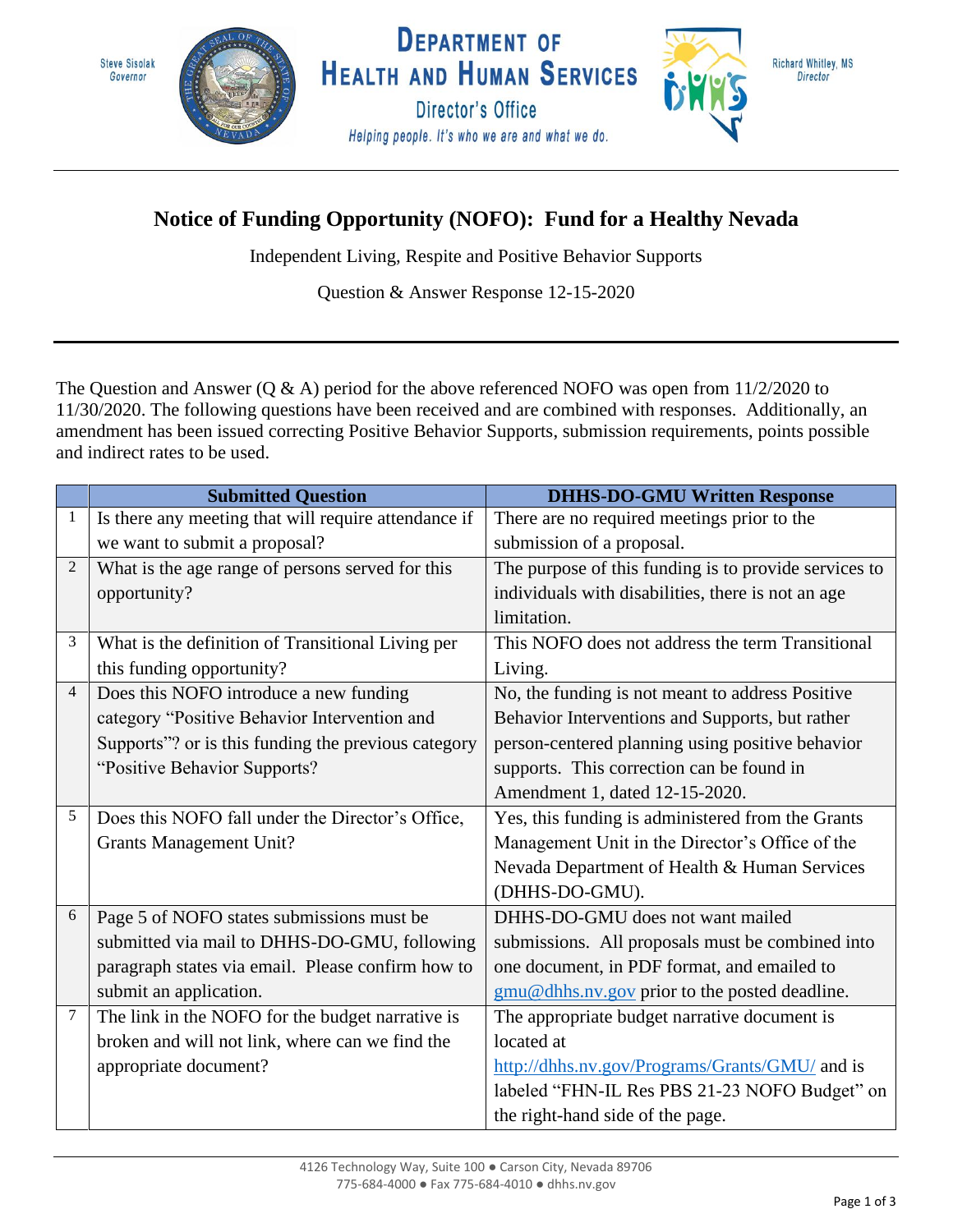| $\,8$ | The budget narrative is an excel document,                                                       | Complete the budget form (one for each year)                                                           |
|-------|--------------------------------------------------------------------------------------------------|--------------------------------------------------------------------------------------------------------|
|       | however the NOFO requires submission to be in                                                    | convert to PDF and combine with all other                                                              |
|       | PDF format. Please confirm if the budget                                                         | components of the proposal for submission.                                                             |
|       | summary should be submitted as a PDF or as an                                                    |                                                                                                        |
|       | Excel document.                                                                                  |                                                                                                        |
| 9     | Page 7 of the NOFO, in project description, states                                               | The points possible for the Project Narrative,                                                         |
|       | sections 1-5 totals 65 points possible, however                                                  | Sections 1-5 is 65: Org Description 5 points;                                                          |
|       | page 11 states 50 points possible for same                                                       | Project Design & Implementation 20 points;                                                             |
|       | sections. Please clarify points available per                                                    | Community Organizations and Partnerships 15                                                            |
|       | section.                                                                                         | points; Capacities and Competencies 15 points; and                                                     |
|       |                                                                                                  | Plan for Collecting Data 10 points.                                                                    |
| 10    | Page 8 of the NOFO, for scope of work, indicates                                                 | The points possible for the Scope of Work template                                                     |
|       | 15 points possible, however page 11 states 30,                                                   | is 15 points.                                                                                          |
|       | please clarify total points possible for scope of                                                |                                                                                                        |
|       | work section.                                                                                    |                                                                                                        |
| 11    | Page 10 of the NOFO, requires resume of key                                                      | The Project Application Form is requesting                                                             |
|       | program staff member not to exceed 2 pages.                                                      | information for all key personnel necessary for the                                                    |
|       | Page 6, in Project Application Form, requests a                                                  | program, do not submit a resume for all key                                                            |
|       | list of all key personnel – but there is no page limit                                           | personnel. A 2-page resume is being requested for                                                      |
|       | for those resumes, is there a page limit?                                                        | the project/program manager only.                                                                      |
| 12    | Applicant checklist indicates that the project                                                   | The Project Application Form is requesting                                                             |
|       | manager resume should be included in section F                                                   | information for all key personnel necessary for the                                                    |
|       | of submission, should the additional resumes of                                                  | program, do not submit a resume for all key                                                            |
|       | key personnel (listed in Project Application Form)                                               | personnel. A 2-page resume is being requested for                                                      |
|       | be included in this section as well, or submitted as                                             | the project/program manager only.                                                                      |
|       | an addendum?                                                                                     |                                                                                                        |
| 13    | Page 11 indicates that the Internal Controls                                                     | The Internal Controls Certification is mislabeled                                                      |
|       | Certification form should be signed and attached                                                 | and instead is labeled General Provisions and                                                          |
|       | to the submission, how is this form accessed?                                                    | Assurance. It can be found on page 20 $& 21$ of the                                                    |
|       |                                                                                                  | NOFO, and is the 2 <sup>nd</sup> required signature referenced                                         |
|       |                                                                                                  | on page 11.                                                                                            |
| 14    | The NOFO states that direct services are required                                                | The budget summary consists of Direct Cost and<br><b>Indirect Cost.</b>                                |
|       | to have minimum of 80% of budget, not more than<br>10% for administration cost and not more than |                                                                                                        |
|       |                                                                                                  |                                                                                                        |
|       | 10% for data collection and reporting. Can we<br>budget 10% for administrative costs within the  | Within Direct Costs several categories exist:<br>personnel, travel, contractual, equipment, operating, |
|       | direct costs?                                                                                    | and other. Direct costs must be the costs that can be                                                  |
|       |                                                                                                  | directly traced back to project delivery and cannot                                                    |
|       |                                                                                                  | include items such as rent, utilities, audits etc. 10%                                                 |
|       |                                                                                                  | of the costs may be associated to Administration,                                                      |
|       |                                                                                                  | for example, if the project requires supervisory                                                       |
|       |                                                                                                  | oversight – up to 10% of this person may be                                                            |
|       |                                                                                                  |                                                                                                        |
|       |                                                                                                  | requested as a direct cost.                                                                            |